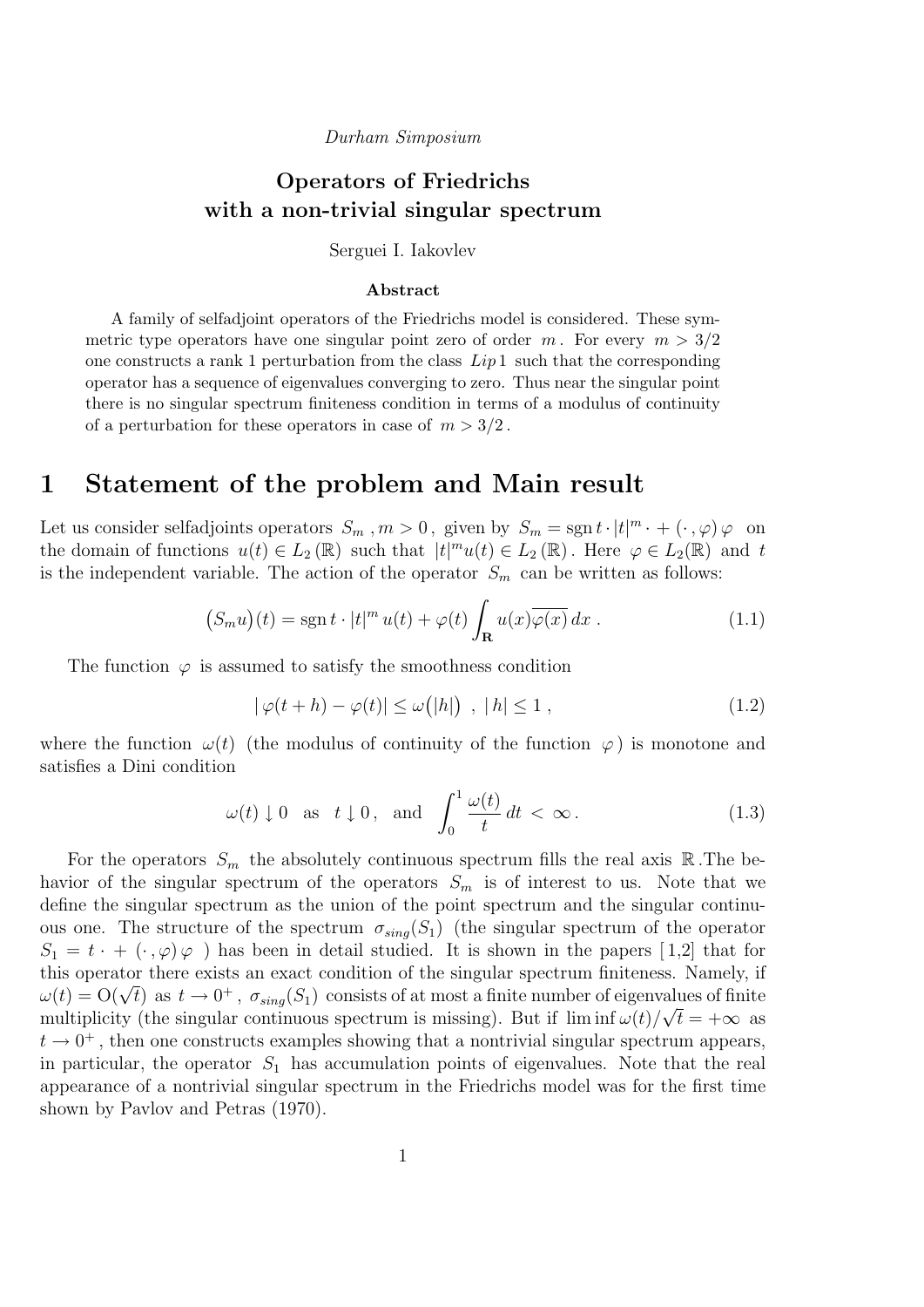By using the simple change of variables  $\text{sgn } t \cdot |t|^m = x$ , one can show that outside of any neighborhood of the origin the structure of the spectrum  $\sigma_{sing}(S_m)$  is identical with the one of the operator  $S_1$ . At the same time in the talk it will be shown that for the operator  $S_m$ ,  $m > 3/2$ , the behavior of the singular spectrum has quite different character in a neighborhood of the origin. In this case it turns out that the singular spectrum can appear for any modulus of continuity  $\omega(t)$ . And hence near zero there is not any condition of the singular spectrum finiteness in terms of the modulus of continuity of  $\varphi(t)$  like for the operator  $S_1$ . Here we can also use the pointed change of variables but, since, for instance,  $(\operatorname{sgn} t \cdot |t|^m)_{|_{t=0}}' = 0$  for  $m > 1$ , it is not smooth (that is, not a diffeomorphism) near zero. In this sense zero is a singular point of the operators  $S_m$ ,  $m \neq 1$ , and needs a special attention.

Observe that the actual modulus of continuity  $\tilde{\omega}(h) := \sup \{ |\varphi(t_1) - \varphi(t_2)| : |t_1 - t_2| < h \}$ of the function  $\varphi$  always satisfies the additional constraint of semiadditivity  $\tilde{\omega}(t_1 + t_2) \leq$  $\widetilde{\omega}(t_1) + \widetilde{\omega}(t_2)$  for all  $t_1, t_2 \geq 0$ .

**Theorem 1.1 (Main result)** Let a nonnegative, monotone function  $\omega(t)$ ,  $t \geq 0$ , be semiadditive:  $\omega(t_1+t_2) \leq \omega(t_1)+\omega(t_2)$  for all  $t_1, t_2 \geq 0$ . Then for any  $m > 3/2$  one constructs a compactly supported function  $\varphi$  satisfying the smoothness condition  $|\varphi(t+h) - \varphi(t)| \leq$  $\omega(|h|)$ ,  $h \in \mathbb{R}$ , and such that the corresponding operator  $S_m = \text{sgn}\, t \cdot |t|^m \cdot + (\cdot, \varphi) \varphi$  has a sequence of eigenvalues converging to zero.

Note that the result of Theorem 1.1 can be formulated in terms of real zeros of some analytic functions. Define in the upper half plane an analytic function  $M_m(z)$  in the following way

$$
M_m(z) = 1 + \int_{-\infty}^{+\infty} \frac{|\varphi^2(t)|}{\text{sgn}\, t \cdot |t|^m - z} dt \quad , \text{ Im } z > 0 \, .
$$

It is easily shown that under our conditions the function  $M_m(z)$  is continuously extended up to the real axis on the intervals  $(-\infty, 0)$  and  $(0, +\infty)$ . Let us define for  $\lambda \in \mathbb{R} \setminus \{0\}$  the value  $M_m(\lambda) := M_m(\lambda + i\,0)$  and the roots set  $N := \{ \lambda \in \mathbb{R} \setminus \{0\} : M_m(\lambda) = 0 \}$ . Then we have the following inclusion  $\sigma_{sing}(S_m) \subseteq N \cup \{0\}$ . Further, the exact condition  $\omega(t) = O(\sqrt{t})$ as  $t \to 0^+$  appears to guarantee that outside of any neighborhood of the origin there is at most a finite number of zeros of the function  $M_m(\lambda)$ . At the same time Theorem 1.1 means that for  $m > 3/2$  the function  $M_m(\lambda)$  can have a sequence of zeros converging to the origin for any monotone, nonnegative, and semiadditive function  $\omega$  satisfying condition (1.3).

# 2 Construction of the function  $\varphi$ .

It is sufficient to prove Theorem 1.1 for  $\omega(t) = C_{\omega} t$  with an arbitrary constant  $C_{\omega} > 0$ .

Let  ${u_n}_{n=0}^{+\infty}$ ,  ${\varepsilon_n}_{n=1}^{+\infty}$  be two sequences from the interval  $(0, 10^{-1})$  satisfying the condition

$$
u_n < \varepsilon_n < u_{n-1}/8 \;, \quad n = 1, 2, \ldots \tag{2.1}
$$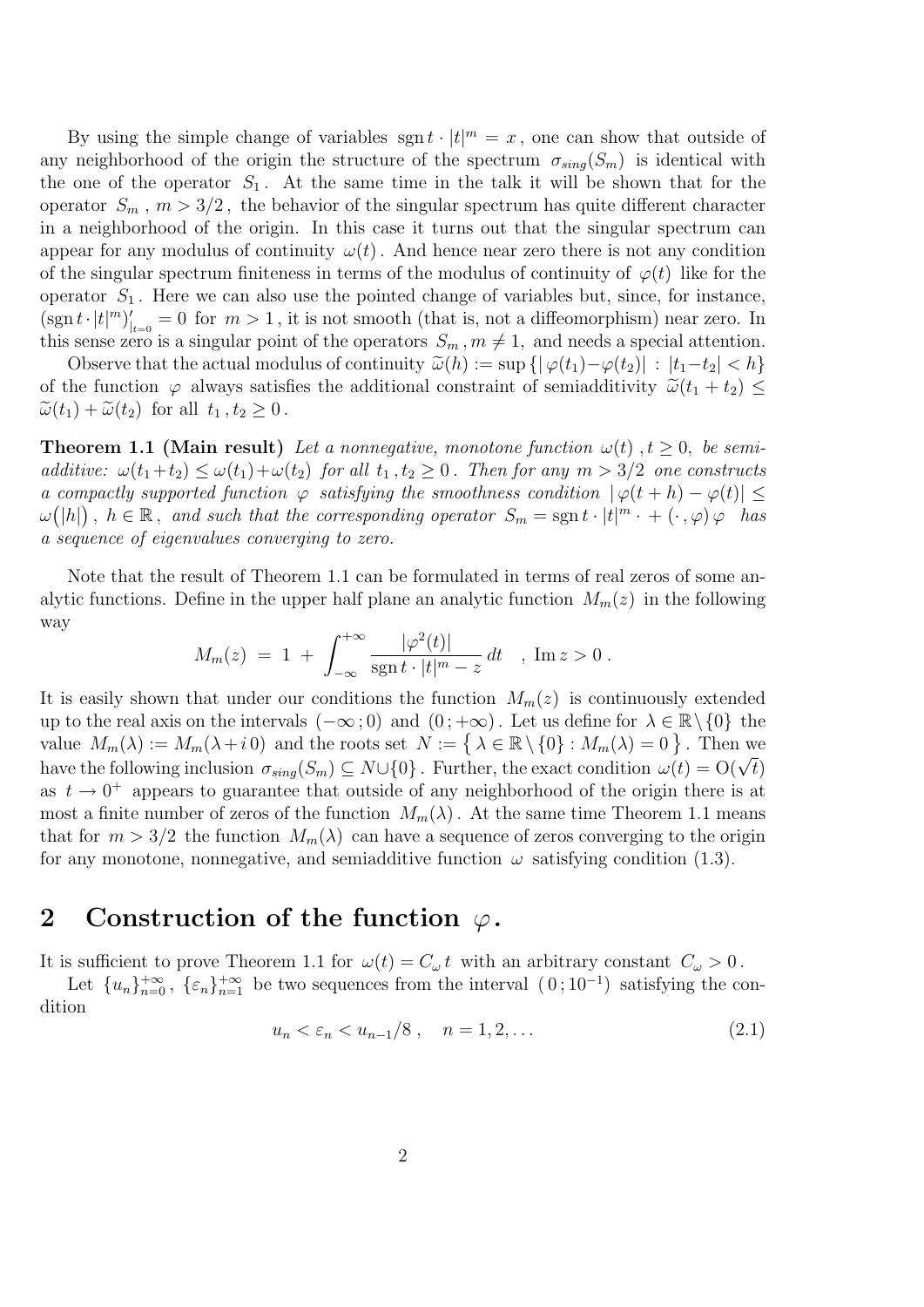On the real axis we define a sequence of functions  $\varphi_n$  as follows

$$
\varphi_n(t) := \begin{cases}\n\omega\left(t - \frac{u_n}{2}\right) , & t \in \left[\frac{1}{2}u_n; \frac{3}{4}u_n\right] \\
\omega\left(u_n - t\right) , & t \in \left[\frac{3}{4}u_n; u_n\right] \\
0 , & t \notin \left[\frac{1}{2}u_n; u_n\right]\n\end{cases}
$$
\n(2.2)

where  $\omega(t) = C_{\omega} t$ .

It will be shown that for any real–valued Lipschitz function  $\gamma(t)$  compactly supported in the interval  $(-\infty, -1)$  it is possible to select the sequences  $u_n$  and  $\varepsilon_n$ , and a bounded sequence of nonnegative numbers  ${c^n}_{n=1}^{\infty}$  such that the points  $\lambda_n := (u_n + \varepsilon_n)^m$  will be eigenvalues of the operator  $S_m = \text{sgn} t \cdot |t|^m \cdot + (\cdot, \varphi) \varphi$  with the function

$$
\varphi(t) := K \cdot \sum_{k=1}^{+\infty} (c^k)^{1/2} \varphi_k(t) + \gamma(t) \,. \tag{2.3}
$$

Here  $K > 0$  is a parameter. It is shown that for all K large enough the function  $\varphi$  satisfies the required smoothness condition  $|\varphi(t+h) - \varphi(t)| \leq \omega(|h|)$ ,  $t, h \in \mathbb{R}$ .

**Lemma 2.1** For the points  $\lambda_n$  to be eigenvalues of the operator  $S_m$ , it is necessary and sufficient that

$$
\int_{-\infty}^{+\infty} \frac{|\varphi^2(t)|}{\operatorname{sgn} t \cdot |t|^m - \lambda_1} dt = -1 , \qquad (2.4)
$$

and

$$
\int_{-\infty}^{+\infty} \frac{|\varphi^2(t)|}{(\operatorname{sgn} t \cdot |t|^m - \lambda_n) (\operatorname{sgn} t \cdot |t|^m - \lambda_{n+1})} dt = 0,
$$
\n
$$
n = 1, 2, \dots
$$
\n(2.5)

Since  $\varphi(t) = 0$  for  $t > \lambda_1$ , it follows that

$$
\alpha_m := \int_{-\infty}^{+\infty} \frac{\varphi^2(t)}{\operatorname{sgn} t \cdot |t|^m - \lambda_1} dt < 0 \,. \tag{2.6}
$$

Therefore, after solving the homogeneous system (2.5), the first equality (2.4) will be satisfied by replacing the function  $\varphi$  by  $\varphi/\sqrt{|\alpha_m|}$ .

Substituting expression (2.3) for  $\varphi(t)$  in (2.5), we obtain a system of linear equations for the unknowns  $c^n$ :

$$
\sum_{k=1}^{n-1} (-d_{nk} c^k) + d_{nn} c^n + \sum_{k=n+1}^{+\infty} (-d_{nk} c^k) = \gamma_n ,
$$
\n
$$
n = 1, 2, ...,
$$
\n(2.7)

with the coefficients

$$
d_{nk} := K^2 \int_{u_k/2}^{u_k} \frac{\varphi_k^2(t)}{|(t^m - \lambda_n)(t^m - \lambda_{n+1})|} dt , \qquad (2.8)
$$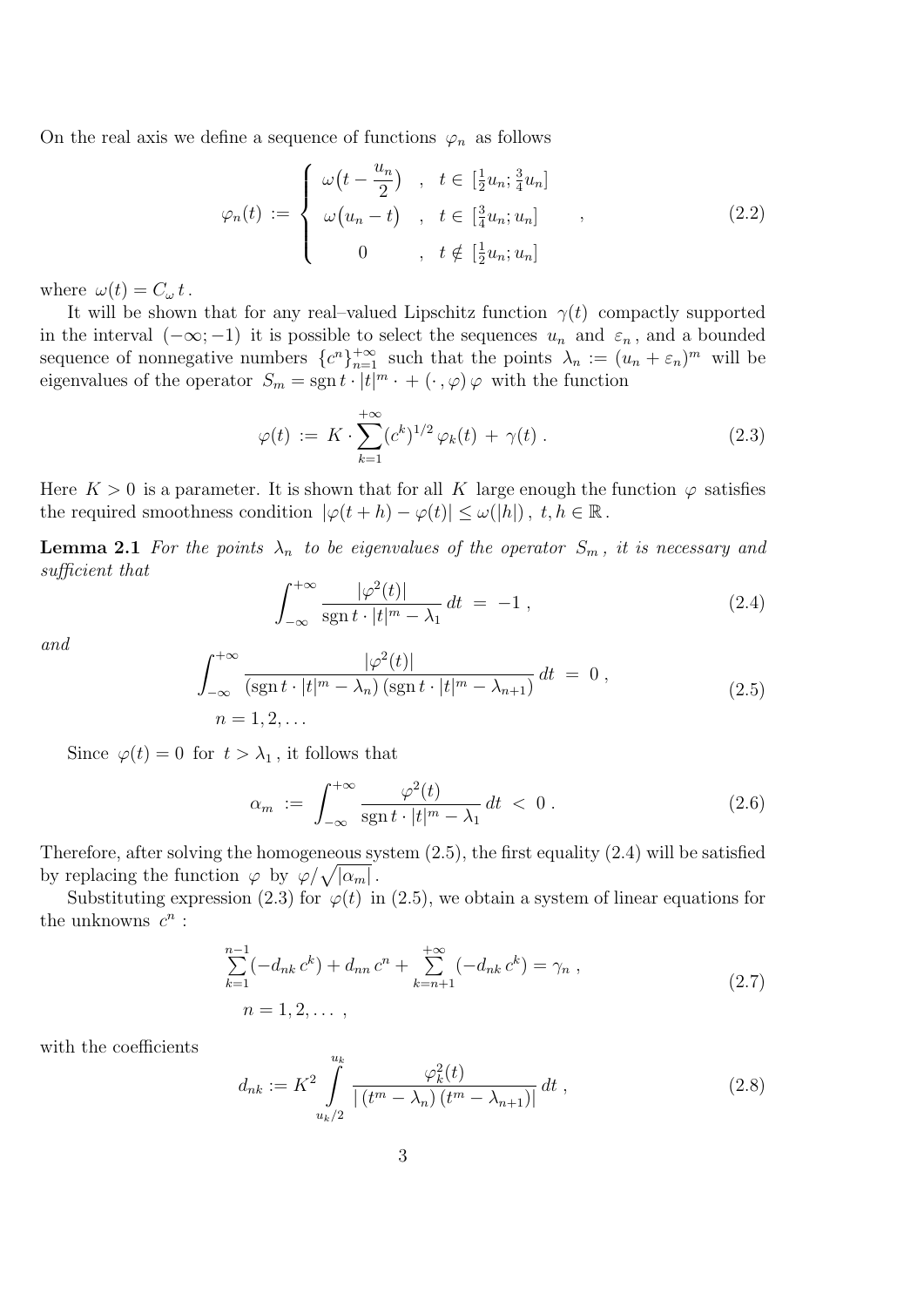and

$$
\gamma_n := \int_{-\infty}^{-1} \frac{\gamma^2(t)}{(|t|^m + \lambda_n) \, (|t|^m + \lambda_{n+1})} \, dt \,. \tag{2.9}
$$

In the next section we show that the linear system  $(2.7)$  has a nonnegative solution in the space  $l_{\infty}$  of bounded sequences.

## 3 Solution of the linear system.

**Lemma 3.1** The coefficients  $d_{nk}$  of the linear system (2.7) satisfy the following inequalities

$$
d_{nn} \geq K^2 \frac{C_1}{\varepsilon_n^m u_n^{m-3}}, \tag{3.1}
$$

$$
\sum_{k=1}^{n-1} d_{nk} \le K^2 \frac{C_2}{u_{n-1}^{2m}}, \qquad (3.2)
$$

$$
\sum_{k=n+1}^{+\infty} d_{nk} \leq K^2 \frac{C_3 u_{n+1}^3}{\varepsilon_n^m \varepsilon_{n+1}^m} ,\qquad (3.3)
$$

with some positive constants  $C_1, C_2$ , and  $C_3$ .

We rewrite the system (2.7) in matrix form

$$
(I + A)\,\vec{c} = f\,,\tag{3.4}
$$

where the column vectors  $\vec{c} = (c^1, c^2, \ldots)^T$ ,  $f = (\gamma_1/d_{11}, \gamma_2/d_{22}, \ldots)^T$  and the infinite matrix A has the entries  $(A)_{nk} = (\delta_{nk} - 1) \cdot d_{nk}/d_{nn}$ . The equation (3.4) will be considered in the Banach space  $l_{\infty}$ .

In the sequel we consider the sequences  $u_n$  and  $\varepsilon_n$  defined as follows

$$
u_n = u_{n-1}^{\alpha}, \ \varepsilon_n = u_{n-1}^{\beta}, \ n = 1, 2, \dots \tag{3.5}
$$

with some  $u_0 \in (0, 10^{-1})$  and  $\alpha > \beta > 2$ . It is evident that the inequality (2.1) is fulfilled.

**Lemma 3.2** For every  $m > 3/2$  one can find the numbers  $\alpha, \beta$  satisfying the inequality  $\alpha > \beta > 2$  such that  $||A|| < 1$  for all  $u_0$  small enough.

By virtue of the inequality  $||A|| < 1$ , the equation (3.4) has a unique solution in  $l_{\infty}$ :

$$
\vec{c} = (I + A)^{-1} f \tag{3.6}
$$

It is easily seen that all the components  $c^n$  of the vector  $\vec{c} = (c^1, c^2, \ldots)^T$  are nonnegative.